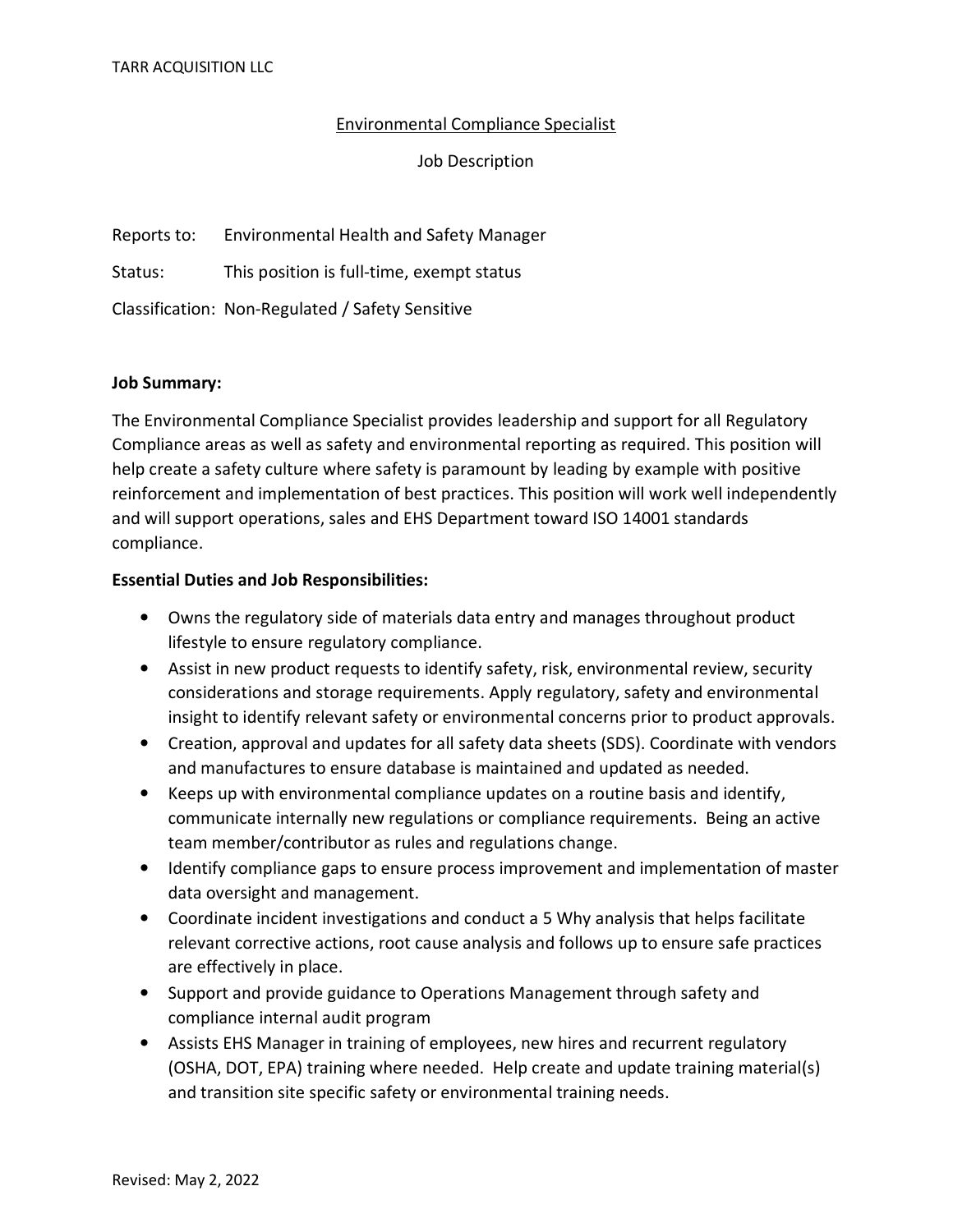- OSHA HazCom experience related to product label regulations. This may include label authoring, label updates and approvals.
- Maintain product label data integrity, coordinate use of barcode and scanning technology that conforms to a standardized document control and revision approval process.
- Potentially interact with government agencies such as EPA, OR DEQ/AZ DEQ, in a regulatory capacity. Submitting annual Hazardous Waste Reports, Tier II, TRI reports including air permitting reporting and compliance.
- Strengthen business through knowledge of Hazardous Materials. Must have utmost respect and ownership working and valuing the importance of Responsible Distribution (RD) to not only protect human health and safety, but also the environment.
- Support Operations Management in creating or updating corporate safety checklists, forms (JSA, LOTO, Tank Inspections, PPE checklist, Safety Committee Inspection forms and more).
- Participate toward achieving company P2 goals and support company waste minimization initiatives.
- Requires occasional travel between all Tarr work sites.

These skillsets reflect the general details necessary to be considered for this role. The document content should not be understood to contain all skills needed or required, but is intended to provide a snapshot of the type of work or skills needed to be successful in this role. Character qualities such as integrity and strong work ethic are great assets that will contribute toward ones success in this position.

Qualifications:

- Bachelor or Associate Degree in Environmental Health and Safety, Engineering, Chemistry, Environmental Science or related OR equivalent work experience
- Regulatory compliance experience or familiarity with federal and multi-state environmental regulations
- Safety Professional Certifications or Hazardous Materials Certifications encouraged, not mandatory.
- Strong written and verbal communication skills.
- Ability to facilitate meetings and effectively train employees of various backgrounds.
- Strong computer skills including, MS Office (Word, Excel, PowerPoint, Outlook), Adobe.
- Ability to research and utilize online resources to enhance work objectives.
- Experience with Enterprise Resource Planning (ERP) computer systems.
- Requires accurate and detailed data entry skills.
- Ability to work with minimal supervision.
- Requires strong organizational skills.
- Must be able to prioritize workload and meet deadlines.